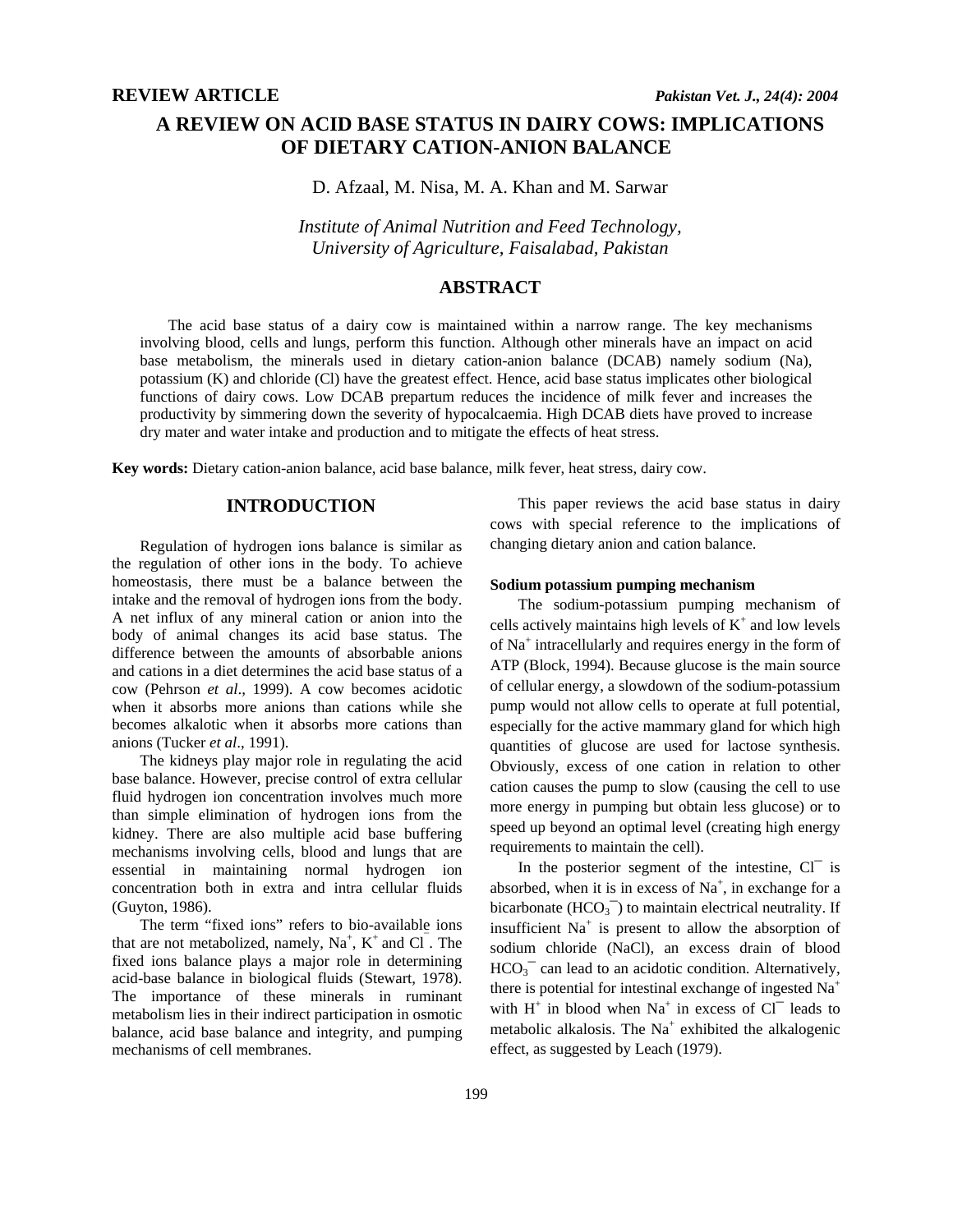#### **Buffering mechanisms**

There are three primary systems that regulate the hydrogen ion concentration in the fluids to prevent acidosis or alkalosis: (1) the chemical acid-base buffer system of the body fluids, which immediately combines with acid or base to prevent excessive changes in hydrogen ion concentration, (2) the respiratory centers, which regulate the removal of  $CO<sub>2</sub>$  (and therefore,  $H_2CO_3^-$ ) from the extra cellular fluid and (3) the kidneys, which can excrete either acid or alkaline urine, thereby reducing the extra cellular fluid hydrogen ion concentration toward normal during acidosis or alkalosis (Guyton, 1986).

Buffer systems play an important role in maintaining blood pH; the bicarbonate/carbonic acid system is a buffer relationship; the body can control by altering partial pressure of carbon dioxide  $(pCO<sub>2</sub>)$  by respiratory means or by metabolic control of  $HCO<sub>3</sub>$ concentration in blood (Leach, 1979) by diffusing through cell membrane. This diffusion of the elements of the bicarbonate buffer system causes the pH in intracellular fluids to change when there are changes in extra cellular pH.

#### **Chloride shift**

Principle protein buffer in blood is potassium salt of oxy-hemoglobin  $(KHbO<sub>2</sub>)$  in erythrocytes. As tissue carbon dioxide diffuses from the tissue cells into the capillaries, it combines with water in the presence of carbonic anhydrase to form carbonic acid in red blood cell (Georgievskii, 1981). Some of the carbonic acid enters the plasma and rest reacts with  $KHbO<sub>2</sub>$  to form HCO3¯, thus liberating the oxygen for respiration and  $K^+$  from KHbO<sub>2</sub>. The H<sup>+</sup> is bound by the hemoglobin buffer system. The  $HCO<sub>3</sub>$  enters the plasma in exchange with Cl <sup>-</sup>. Sodium bicarbonate is formed in the plasma and the Cl $^-$  in erythrocyte is neutralized by  $K^+$  released in exchange of  $HCO<sub>3</sub><sup>-</sup>$  with Cl<sup>-</sup>. The reaction is reversible in lungs where Cl<sup>-</sup> is transferred back to the plasma neutralizes the  $Na<sup>+</sup>$  released when  $HCO<sub>3</sub>$ reenters the erythrocyte for removal of  $CO<sub>2</sub>$  on respiration. This exchange is called chloride shift (Georgievskii, 1981). If these ions are not balanced, the production of alkalosis or acidosis is possible via insufficient exchange of  $H^+$  and HCO3.

#### **Renal control of acid base balance**

The kidneys control acid base balance by excreting either acidic or basic urine. Excreting acidic urine reduces the amount of acid in extra cellular fluid. Whereas, excreting basic urine removes the base from extra cellular fluid (Tucker *et al*., 1988). The kidneys must also prevent the loss of bicarbonate in the urine. The kidneys regulate the extra cellular fluid  $H^+$ concentration through three basic mechanisms i.e. secretion of hydrogen ion, reabsorption of filtered bicarbonate ions and production of new bicarbonate ions.

The mobilization of  $H^+$  in the proximal tubules of the kidney, the secretion of  $H^+$  and the production of ammonia in the distal tubules of the kidney all depend on reabsorption of  $Na<sup>+</sup>$  to neutralize electrically the absorption of  $HCO<sub>3</sub><sup>-</sup>$  from the tubular cell to the blood (Block, 1994). If excess  $Cl^-$  is present in the glomerular filtrate,  $Cl^-$  in the filtrate and  $HCO_3^-$  in the cell may exchange, resulting in NaCl reabsorption and reduction in  $HCO<sub>3</sub><sup>-</sup>$  absorption. When the animal is under the stress of mild acidosis in extracellular fluids, the kidneys may conserve  $HCO<sub>3</sub><sup>-</sup>$  ions by reabsorption; the reverse is true for alkalosis (Gaynor *et al*., 1989). A reciprocal ion of same charge is needed to maintain neutrality and Cl<sup>-</sup> is used for this purpose because it is the anion in greatest concentration in extra cellular fluid (Coppock, 1986).

#### **Cation-anion relationship**

The increasing use of sodium bicarbonate and electrolytes has stimulated interest among ruminant nutritionists in this topic. Leach (1979), a poultry nutritionist, used the term " cation-anion balance, to refer to interrelationship among sodium, potassium and chloride. He has stated that main adverse effect comes from the acidogenic action of excessive Cl<sup>-</sup> and this effect could be reversed by the alkalogenic nature of sodium and potassium.

Dietary cation-anion balance (DCAB) can be defined quantitatively as milliequivalents of  $\{(\text{Na}^+ +$  $K^+$ ) – Cl<sup>-</sup>}, and it affects the acid base status in adult ruminants (Fredeen *et al*., 1988), lactation performance (Tucker *et al*., 1988), Ca metabolism in prepartum dairy cow (Block, 1984; Gaynor *et al*., 1989, Oetzel *et al*., 1991) and P metabolism in young calves (Beighle *et al*., 1988). As  $Na<sup>+</sup>$  or  $K<sup>+</sup>$  in this equation is increased, the DCAB will increase if Cl content remains constant (Jackson *et al.*, 1992). Absorption of  $Na<sup>+</sup>$  or  $K<sup>+</sup>$  is linked to the generation of systemic  $HCO<sub>3</sub><sup>-</sup>$  whereas  $Cl^-$  absorption increases systemic free proton  $(H^+)$ generation (Takagi and Block, 1991). As a result of DCAB increase, blood pH tends to rise, whereas a reduction in DCAB increases systemic H<sup>+</sup>. Cows in heat stress often experience a respiratory alkalosis, resulting from hyperventilation (West *et al*., 1991). Compen-sation results in urinary bicarbonate loss in an attempt to balance the ratio of carbonic acid to bicarbonate in the blood (Tucker and Hogue, 1990).

Gastrointestinal tract (GIT) absorption of monovalent mineral ions from the diet influences systemic acid base status. Absorption of cations occurs in exchange for the secretion of  $H^+$  ions into the GIT lumen, whereas anion absorption is accompanied by the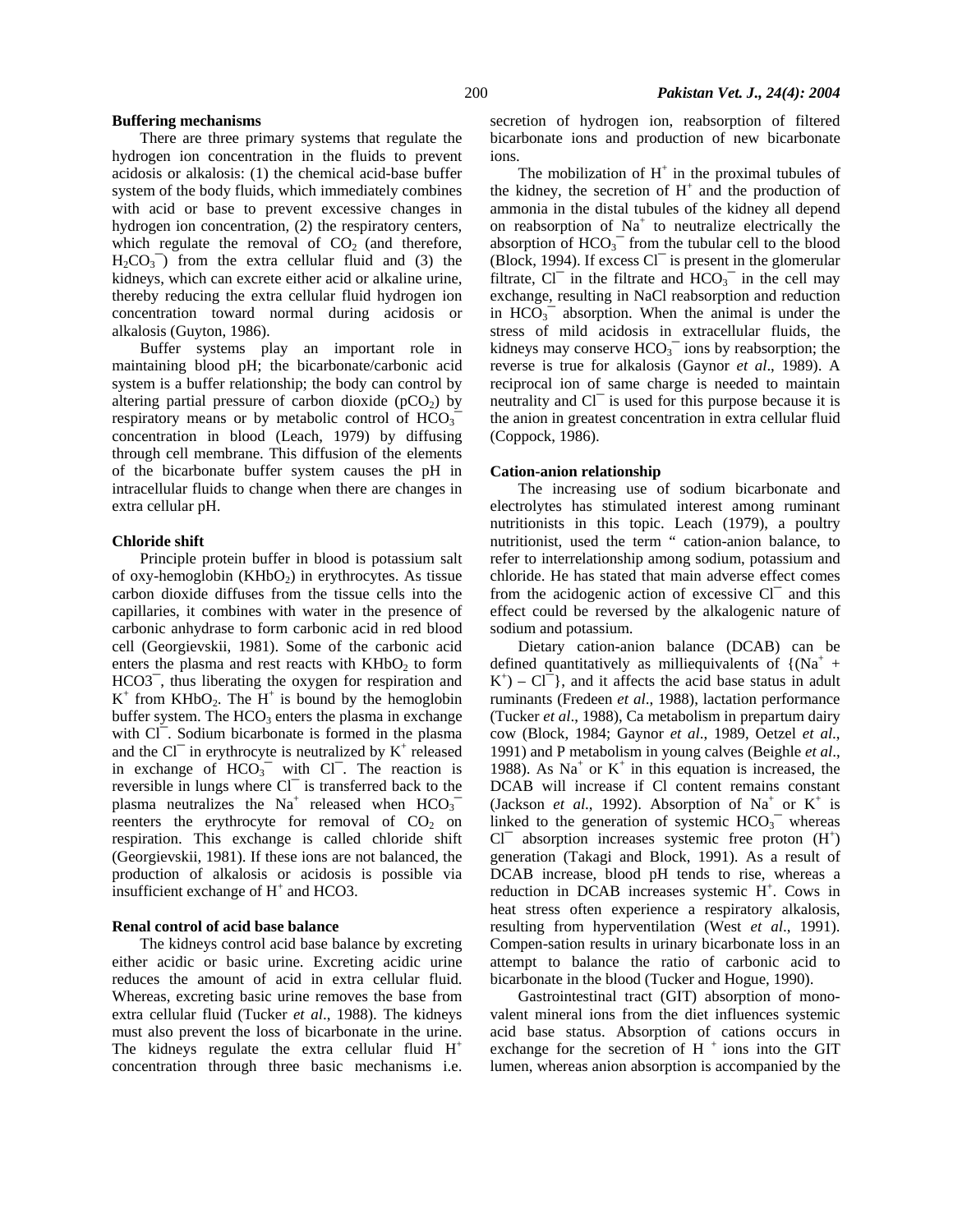secretion of HCO<sub>3</sub><sup>-</sup> (Lomba *et al.*, 1978). The net result is that cation absorption increases the systemic base generation and anion absorption increases systemic acid generation. Therefore, DCAB will influence the blood acid base status (Tucker and Hogue, 1990).

A negative DCAB has excessive amounts of anions in relation to cations in the diet and is considered acidogenic in nature. The highly acidogenic Cl<sup>-</sup> diet overwhelmed the capacity of the kidneys to excrete  $H^+$ ions and maintains blood pH at normal level (West *et al*., 1992). Acid base balance, as affected by acidogenic diets, alters Ca metabolism (Gupta *et al*., 1970; Horst and Jorgensen, 1973; Fredeen *et al*., 1988; Wang and Beede, 1992) via resorption (Escobsa *et al*., 1984; Takagi and Block, 1991; Goff *et al*., 1991), intestinal Ca absorption (Block, 1994) and renal handling of Ca (Jackson *et al*., 2000).

#### **Heat stress**

Cows in heat stress often experience a respiratory alkalosis, resulting from hyper-ventilation (West *et al*., 1991). Compensation results in urinary bicarbonate loss in an attempt to balance the ratio of carbonic acid to bicarbonate in the blood. Thus, acid base status of the heat stressed cows is altered from that of normothermic cows. West *et al*. (1992) demonstrated that high DCAB increases the dry matter intake in heat stressed cows. They hypothesized that the increase in blood buffering capacity with higher DCAB was responsible for the increase in dry matter intake. Water intake also increases with increase in dry matter intake but milk fat and protein percentages are not altered by higher DCAB. Delaquis and Block (1991) showed that there were increases in water intake, absorption and urinary volume with elevated DCAB.

#### **Milk fever**

Initiation of lactation places one of the greatest stresses on Ca homeostasis and is associated with hypocalcemic parturient paresis among high producing dairy cows (Horst and Reinhardt, 1983). On the day of parturition, dairy cows commonly produce ten liter or more colostrum containing 23 g or more of Ca that is six times as much as the extra cellular pool contains (Goff *et al*., 1987). Most cows adapt to this Ca stress by rapidly increasing intestinal absorption and bone Ca resorption, activities regulated by parathyroid hormone and 1-25 dihydroxy-vitamin D (Goff *et al*., 1991).

Dietary factors can greatly influence the incidence of milk fever in dairy cows. Feeding a low calcium diet prepartum stimulates parathyroid hormone secretion and 1-25 dihydroxy-vitamin D production prior to parturition, activating calcium transport mechanism in bone and intestine that would be needed to adapt to

lactational Ca demand (Takagi and Block, 1991). A negative DCAB diet (1) may increase the intestinal absorption of Ca by reducing pH in the GIT, causing an increase in the more soluble forms of Ca (ionized form) present, (2) may cause an alteration in acid base balance of animal, resulting in an increase of Ca availability from exchangeable Ca pool and (3) may cause the reduction in the Ca absorption by interference created by the presence of excess of cation mineral elements such as aluminum and magnesium (Tucker *et al*., 1991). This idea is supported by the work of Block (1984), who reported that feeding a diet low in DCAB during dry period completely prevented parturient paresis.

### **CONCLUSION**

Acid base status of a dairy cow involves certain biological functions to follow its suit. The optimal DCAB will not be same for all productive functions. Some biological functions respond better when the balance is positive, but others do so when the balance is negative. More research is needed to glimmer this obscure and gloomy area of ruminant nutrition.

## **REFERENCES**

- Beighle, D.E., W.B. Tucker and R.W. Hemken, 1988. Interactions of dietary cation-anion balance and phosphorus: effect on growth and serum inorganic phosphorus in dairy calves. J. Dairy Sci., 71: 3362- 3370.
- Block, E., 1984. Manipulating dietary anions and cations for prepartum cows to reduce incidence of milk fever. J. Dairy Sci., 67: 2939-2946.
- Block, E., 1994. Manipulation of dietary cation-anion difference on nutritionally related production diseases, productivity, and metabolic responses of dairy cows. J. Dairy Sci., 77: 1437-1442.
- Coppock, C.E., 1986. Mineral utilization by the lactating cow . J. Dairy Sci., 69: 595-603.
- Delaquis, A. M. and E. Block, 1991. Cation anion balance, milk production and acid base status in dairy cow. J. Dairy Sci., 74: 1470-1477.
- Escobosa, A., C.E. Coppock, L.D. Rowe, Jr., W.L. Jenkins and C.E. Gates, 1984. Effects of dietary sodium bicarbonate and calcium chloride on physiological responses of lactating dairy cows in hot weather. J. Dairy Sci., 67: 574-580.
- Fredeen, A. H., E. J. Depeters and R. L. Baldwin, 1988. Characterization of acid base disturbances and effects on calcium and phosphorus balances of dietary fixed ions in pregnant or lactating does. J. Anim. Sci., 66: 159-166.